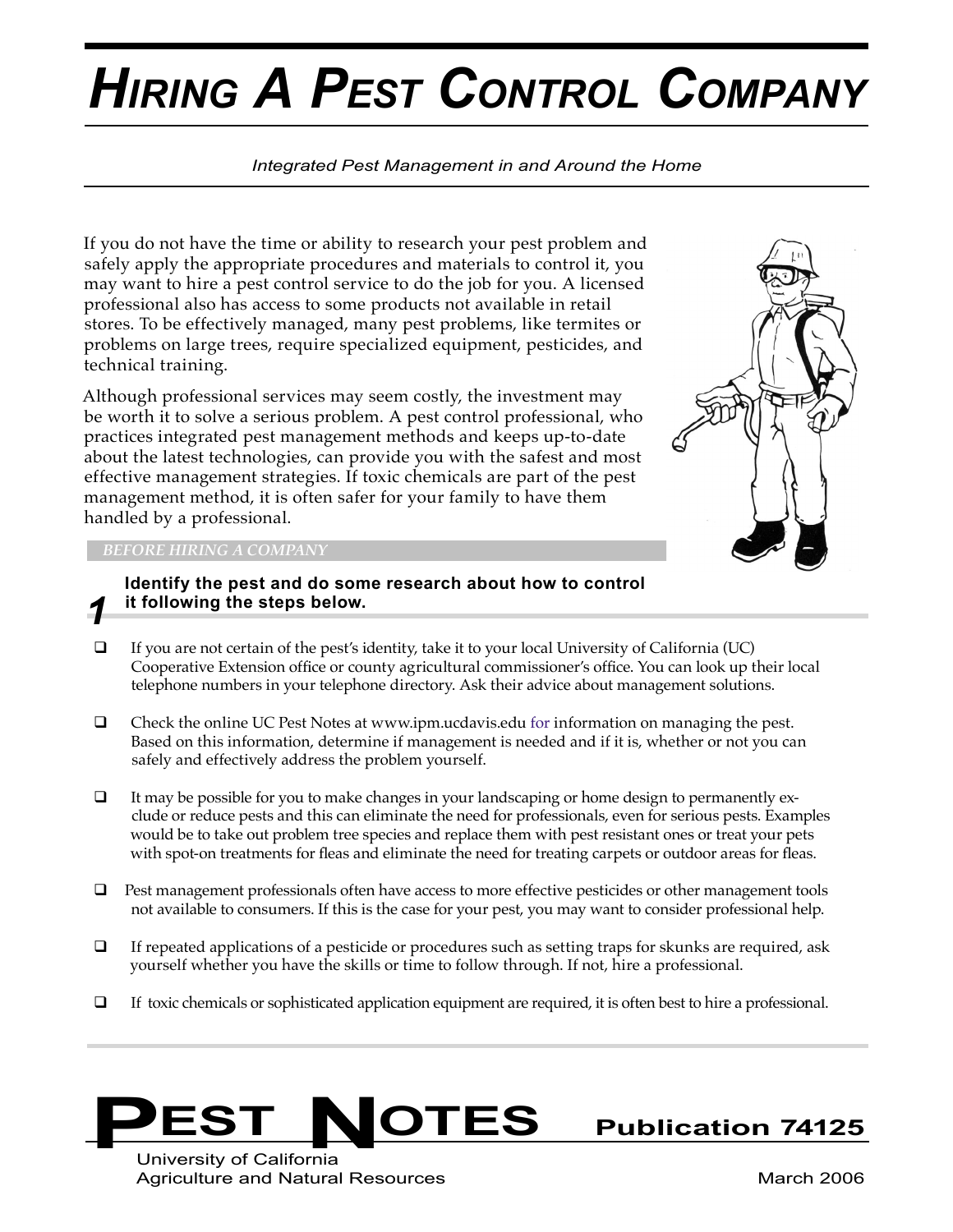*2*

*3*

*4*

## *Obtain recommendations from neighbors, friends, or family about pest control services they have used. Call at least three companies and consider their methods as well as their customer service policy:*

- $\Box$  Find out what types of services the company offers. For example, do they provide monthly spray contracts or do they offer an Integrated Pest Management (IPM) approach that includes nonchemical methods?
- $\Box$  Find out if least-toxic alternatives are available to control the pest. Ask the company if these least-toxic pesticides or baits are used when appropriate. For example, confirm that exclusion methods, baits, and traps are employed against cockroaches (rather than sprays) and that baits (rather than sprays) are used for ants. For other examples of least-toxic approaches, look online at the UC Pest Notes, http:// www.ipm.ucdavis.edu.



 $\Box$  Make sure the company has the required licenses, registration, certificates, and insurance.

O Pest control companies and individuals making household treatments must operate with a license issued by the California State Structural Pest Control Board. Verify the status of a pest control company's license online at http://www.pestboard.ca.gov/license.htm or telephone 800-737-8188.

O Individuals operating landscape maintenance or gardening businesses and performing yard pest control must possess a pest control business license and a Qualified Applicator Certificate or a Qualified Applicator License (QAC or QAL) issued by the California Department of Pesticide Regulation. The licensee should carry an identification card with an expiration date. Verify the status of an individual's certificate or a business' license online at http://www.cdpr.ca.gov/docs/license/currlic.htm or telephone 916-445-4038.

- *Ask the company to inspect the site.*
- $\Box$  The company may charge a fee to do this inspection, but for that fee they should provide you with a written diagnosis of the problem or an identification of the pest. They should show you where the pest is causing the problem and discuss how they plan to control it. The company should also provide you with details regarding the course of treatment(s), the pesticide to be used—if required, the frequency of inspections and treatment, and an estimate of the cost of implementing the treatment plan. They should also provide you with information about the safety of any products they may apply and any precautions you would need to take, such protecting pets and children.

# *Review the solutions.*

- $\Box$  Consider long-term solutions to the problem. A company that practices IPM will suggest modification of the habitat or use of baits and monitoring, rather than just guarantee to spray on a monthly basis or when and if the pest reappears. An IPM program may include pest management strategies like installing screens on windows, adding sweeps on the bottom of doors, or altering when or how you water your yard.
- $\Box$  Consider your chemical tolerance. Ask which pesticides will be used, the active ingredients they contain, and their effects on pets, the environment, and people—especially the elderly, the very young, or persons with environmental sensitivities. Determine if there are specific legal requirements specifying precautions to be taken after application. You may request a copy of the Material Safety Data Sheet (MSDS), which describes chemical qualities, hazards, and safety precautions for each pesticide used. Contact the pest control company and your county agricultural commissioner if you have further questions about pesticides to be used or consult the online National Pesticide Information Center at http://npic.orst.edu/gen.htm or telephone 1-800-858-7378.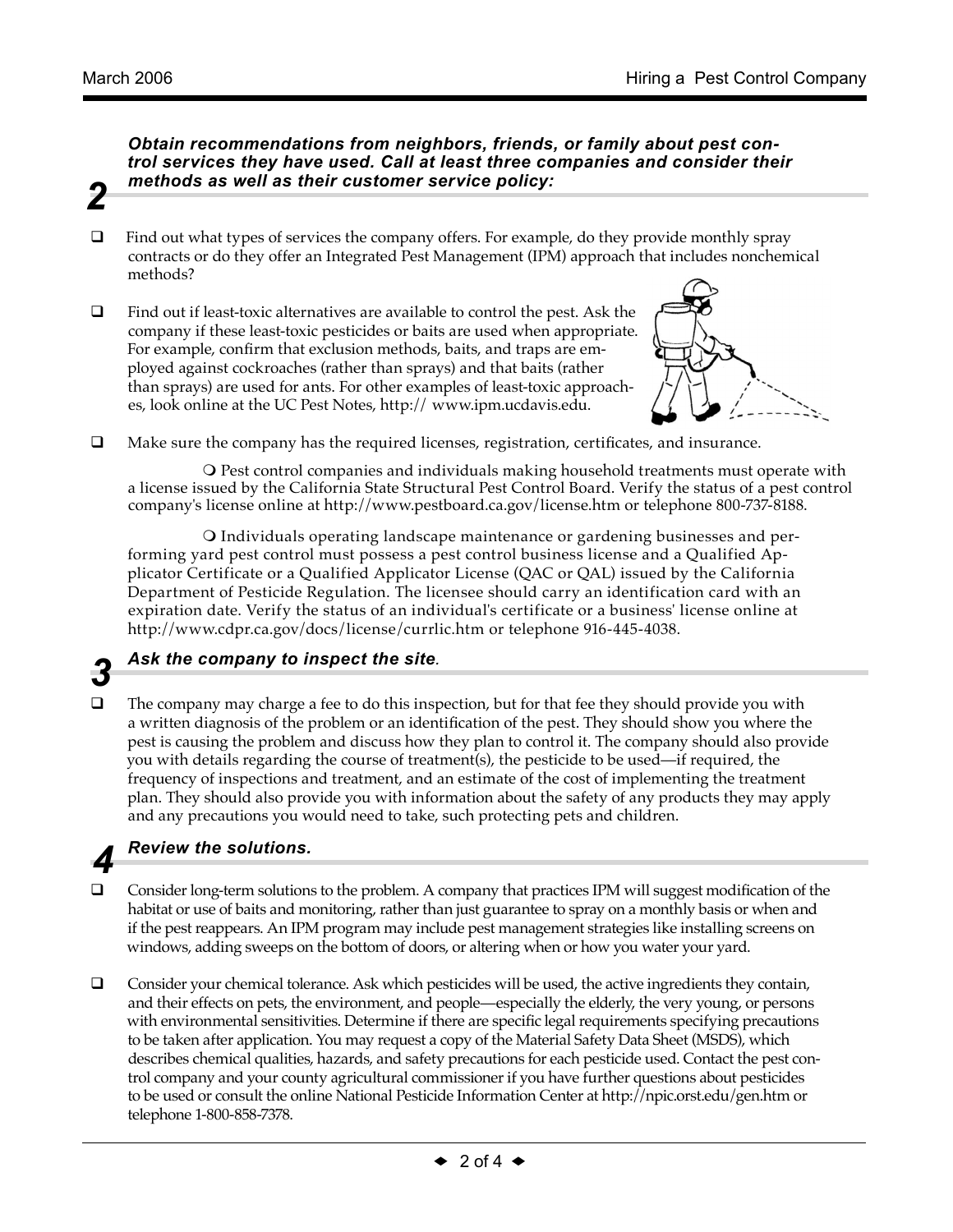- $\Box$  Ask how any pesticides will be applied and where. Chemicals sprayed around the home perimeter may be washed away by irrigation or rain, especially if concrete walkways or other water-repelling materials surround the home. Avoid this type of spraying as it is considered ineffective, costly, and may cause contamination of our waterways or drinking water.
- $\Box$  Avoid companies that offer only calendar chemical treatments featuring automatic monthly or quarterly perimeter sprays. This may or may not be necessary, as the pest may or may not be present at the time of application, and it is not an integrated or long-term pest management approach. Some approaches such as baiting for termites, do require regular monitoring and refilling of bait stations.

# *Review the contract. 5*

The company should present information on the identified pest problem, the reasons behind a chosen treatment and the application techniques. A contract should state the following.

- $\Box$  Name of the company<br> $\Box$  Length of the service
- $\Box$  Length of the service<br> $\Box$  Treatment plan
- $\Box$  Treatment plan
- $\Box$  Price
- Guarantee

A reputable pest control company should carry both general liability insurance and worker's compensation insurance. Check the back of the contract for additional details, including possible exclusions. Can you or the company cancel the contract without penalty? Is there an arbitration clause or other method to settle a possible dispute?

## *AFTER HIRING A COMPANY*



 *Stay in touch with the company to ensure that you are getting the service stated in your contract.*

- $\Box$  Verify that the company is monitoring pest populations as agreed in the contract.
- $\Box$  Communicate to the company the levels of pests that are tolerable as well as intolerable. For example, you may tolerate ants in the landscape, but not inside the home.
- $\Box$  Inform the company of any changes in pest populations that you notice between visits.

# *Do your part to help manage the pest. 7*

 $\Box$  In most cases, an effective pest management program will require that the customer carry out certain practices to reduce pest problems. These may include cleaning up food sources or areas that harbor pests such as removing woodpiles or debris, fixing plumbing leaks, or repairing structures. If you don't do your part to follow through with these recommendations, the pest management program may fail to solve the problem.